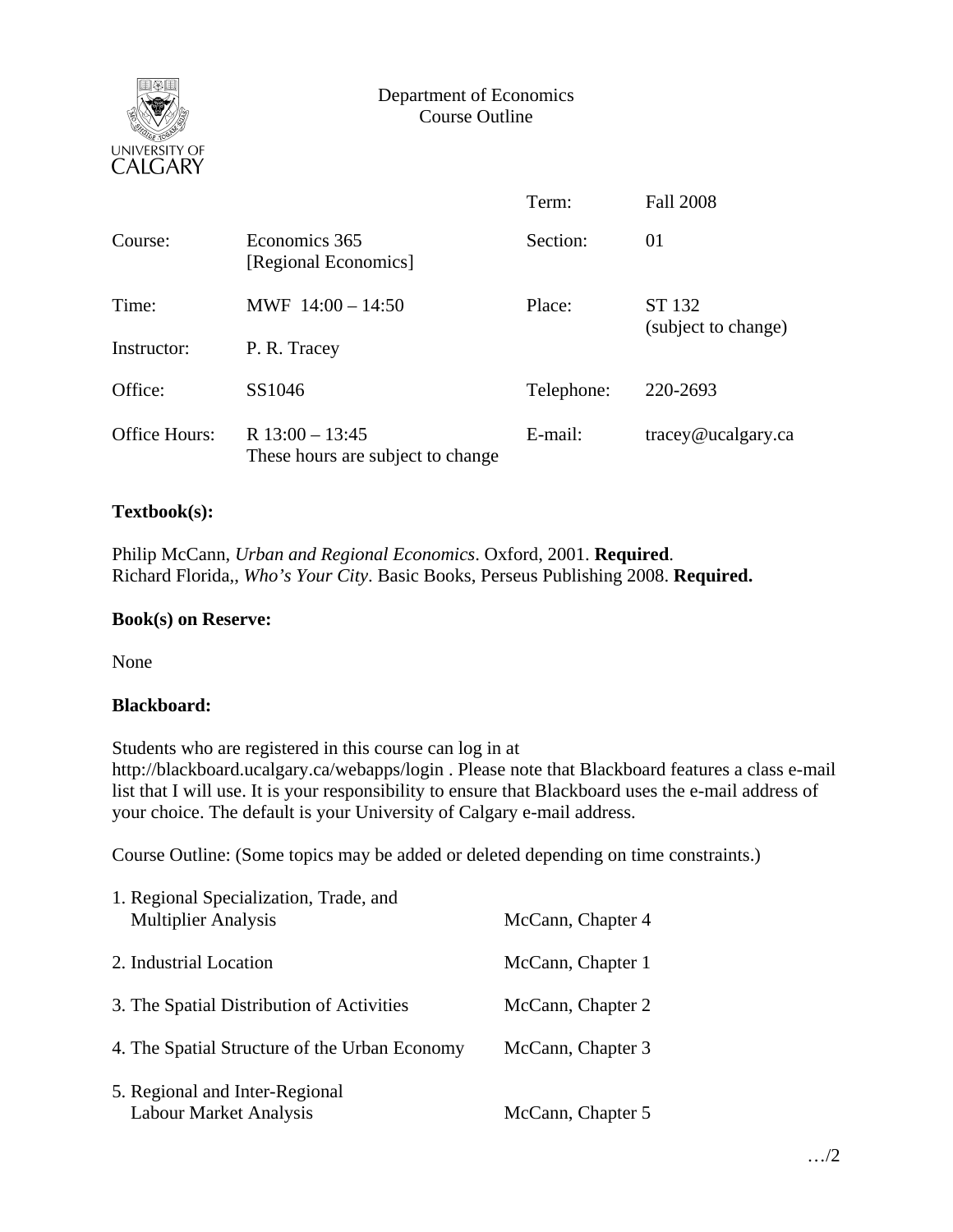#### **Grade Determination and Final Examination Details:**

| Midterm                  | 30% | October 27, 2008                                         |
|--------------------------|-----|----------------------------------------------------------|
| Assignment               | 20% | November 7, 2008 – Late assignment will not be accepted. |
| <b>Final Examination</b> | 50% | Scheduled by Registrar $-2$ Hours                        |

Each student must work in a group, consisting of either 3 or 4 students, to complete the assignment. Failure to comply with this regulation will result in a grade of "0" being assigned. Only one assignment will be submitted by the scribe of each group. The assignment is due at the beginning of the lecture on the due date. Late assignments will not be accepted.

The midterm exam will be held in class on the date indicated. The time and location of the final exam, which will be two hours in length, will be scheduled by the Registrar's Office. Exam questions may contain some multiple choice questions. The use of a simple non-programmable calculator during exams is permitted. Business calculators, scientific calculators, graphing calculators, etc. are not permitted.

The midterm exam, assignment, and the final exam are marked on a numerical basis. The grades are then added using the weights indicated above. As a guide to determining standing, these letter grade equivalences will generally apply:

| $A+ 97 - 100$ | B 79 - 83       | $C-62-66$    |
|---------------|-----------------|--------------|
| $A = 92 - 96$ | $B - 76 - 78$   | $D+ 57 - 61$ |
| $A - 89 - 91$ | $C_{+}$ 73 - 75 | D $50 - 56$  |
| $B+ 84 - 88$  | C $67 - 72$     | $F = 0 - 49$ |

If, for some reason, the distribution of grades determined using the aforementioned conversion chart appears to be abnormal the instructor reserves the right to change the grade conversion chart if the instructor, at the instructor's discretion, feels it is necessary to more fairly represent student achievement.

### Notes:

- 1. Make-up midterm exams and deferred midterm exams will not be given. Deferred final examinations do not have to cover the same material or have the same format as the regular final examination.
- 2. Examinations will not be given prior to the scheduled date.
- 3. Students will not be given extra time to complete the test and the final exam.
- 4. Students should be aware of the academic regulations outlined in The University of Calgary Calendar.